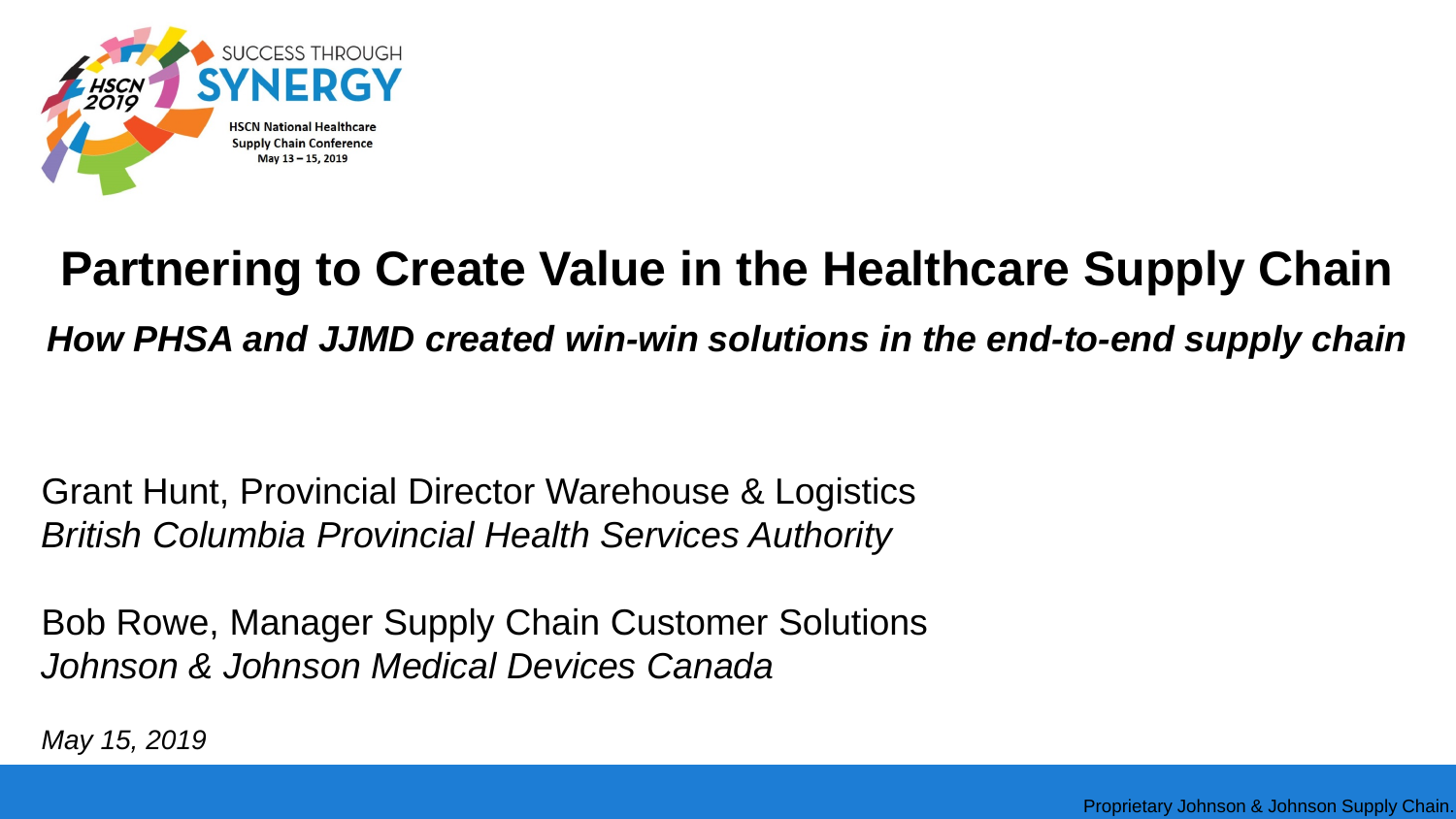

- Joint Value
- Implementing & Measuring
- Lessons Learned
- What's Next?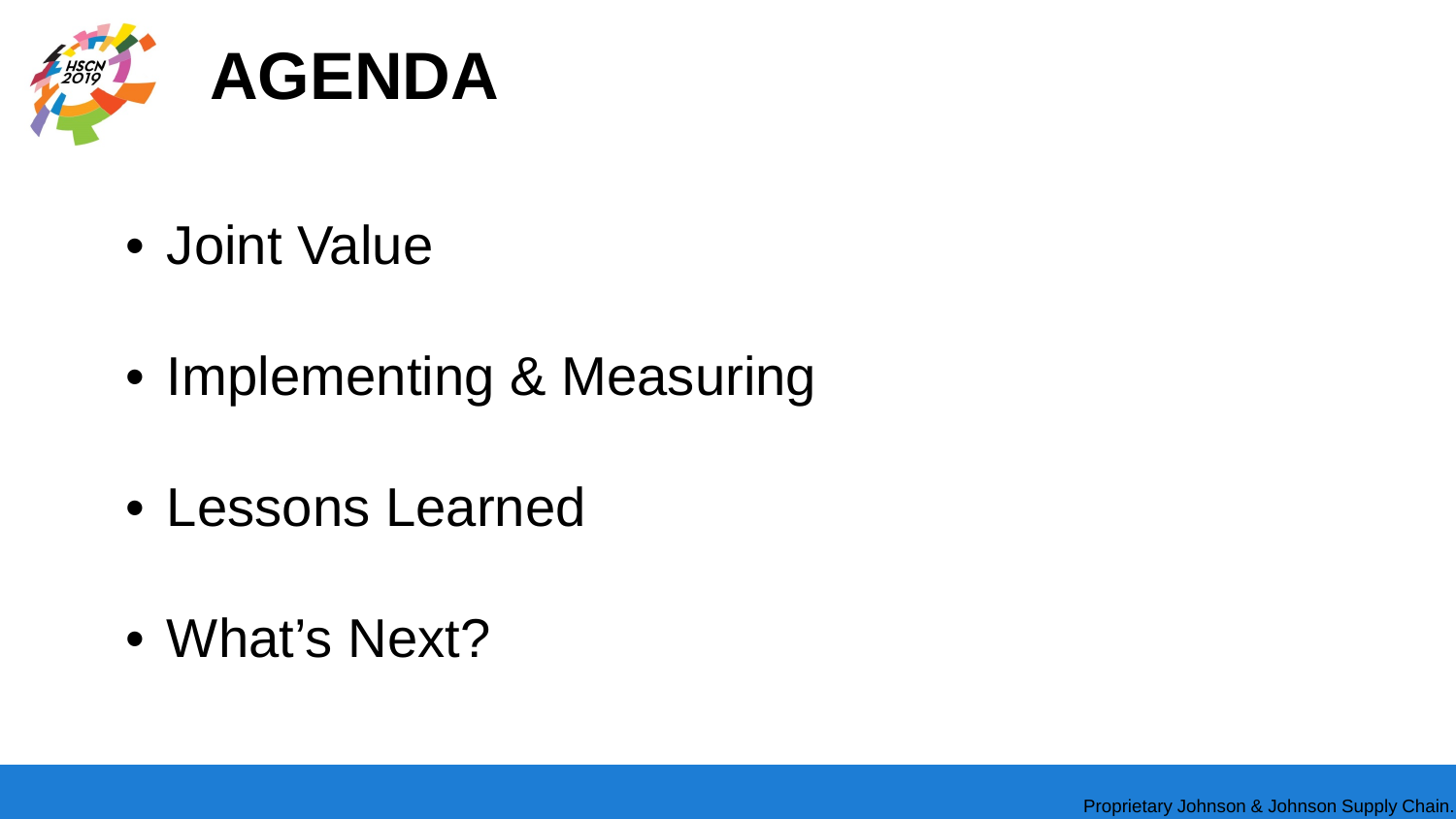





PART OF THE **Johnnon-Johnnon** FAMILY OF COMPANIES







**Our innovation is aimed at helping people live longer, healthier lives**



Strong cadence of meaningful innovation fueling long-term above-market growth



Focus on driving meaningful clinical and economic value



Digital surgery goes beyond robotics to the entire continuum of care

Proprietary Johnson & Johnson Supply Chain.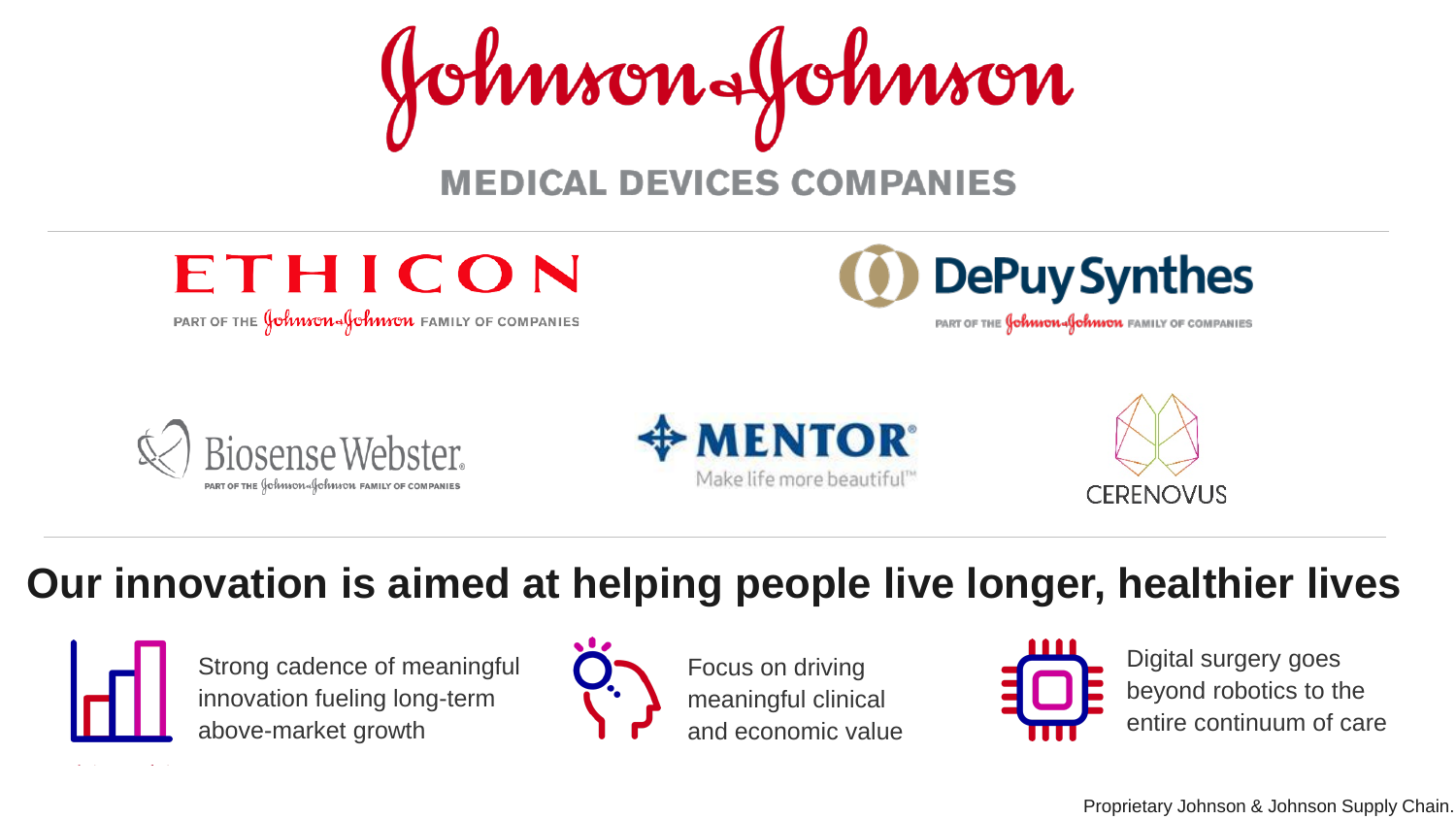### **BC Health Authorities**

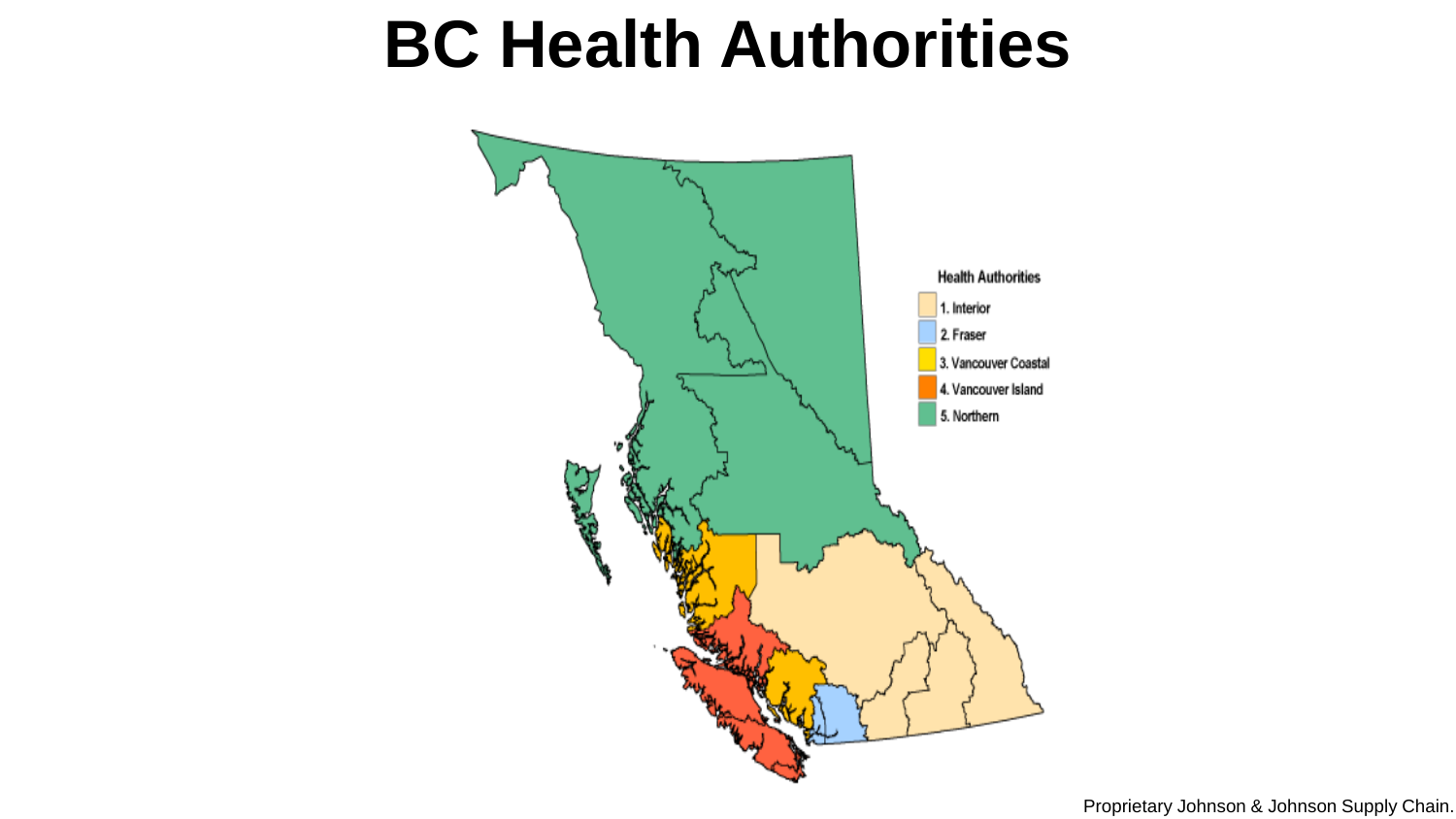

*Individual goals and mutual objectives*

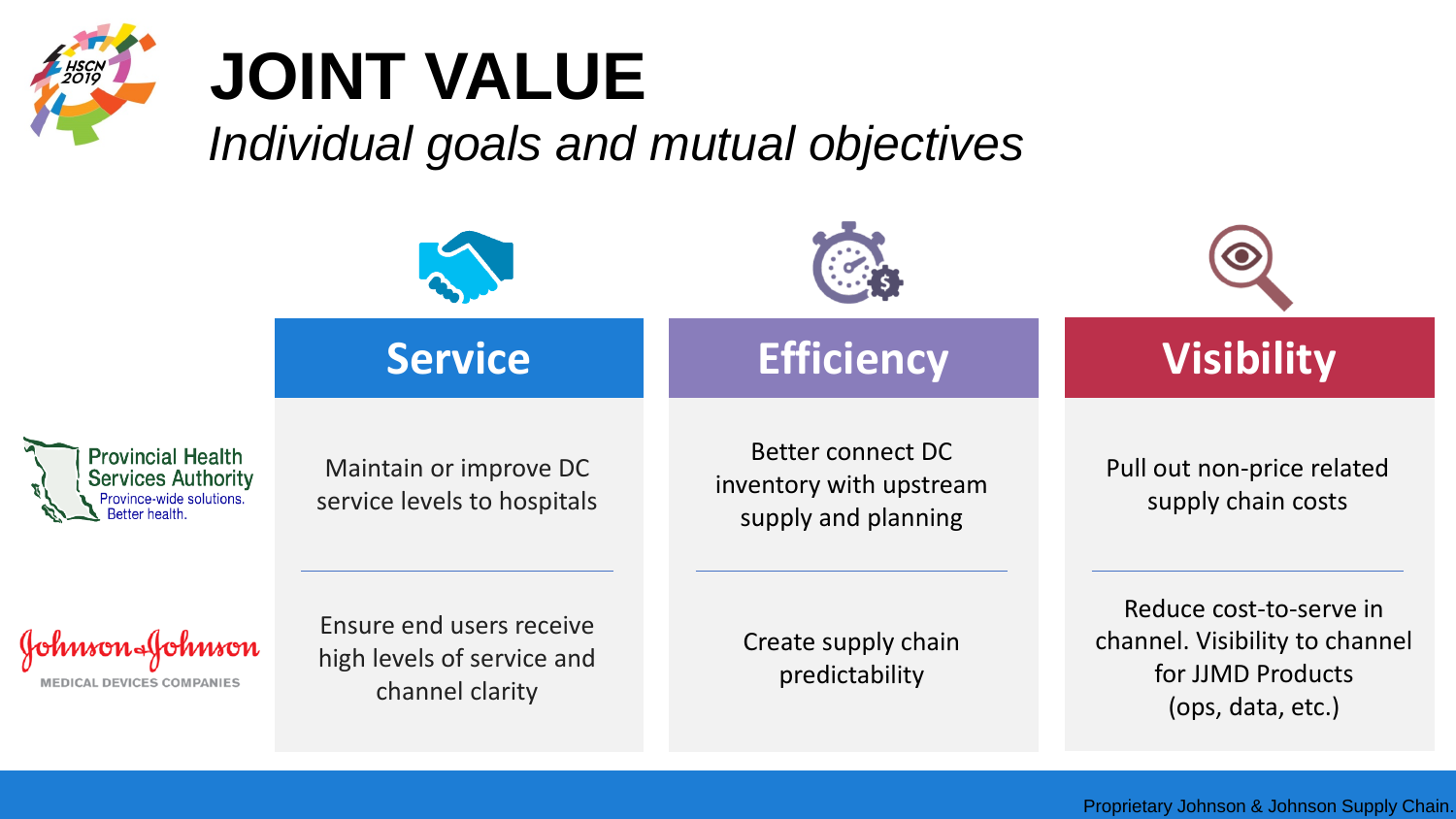

*Individual goals and mutual objectives*

**Core Objective:** *Identify areas in the supply chain that will make a positive impact for both organizations (Win-Win)* 

**Out of Scope: Product contracts and pricing** 



**Focus Area:** End-to-end supply chain flow

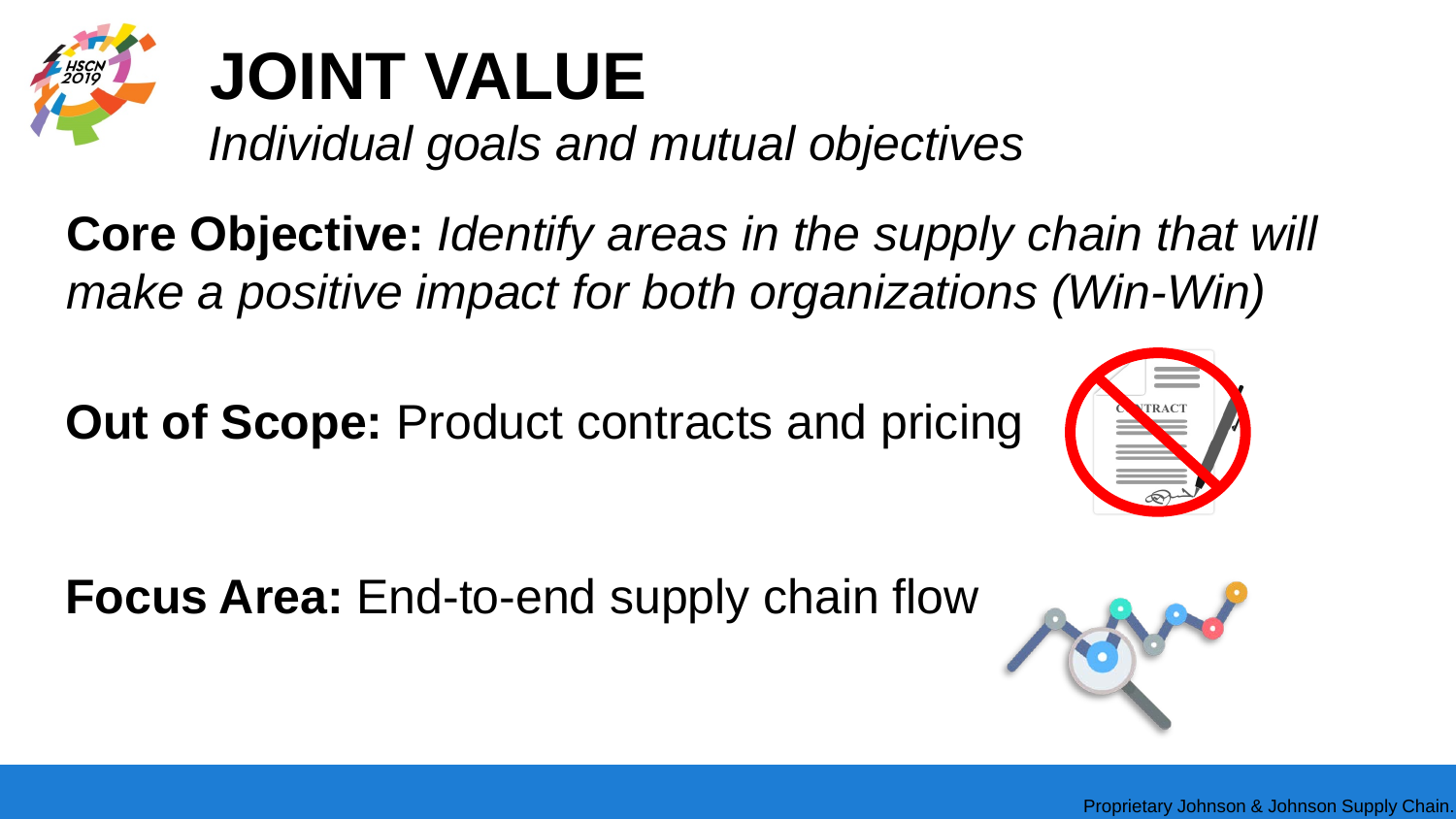

*Individual goals and mutual objectives*

#### *THE QUADRUPLE AIM*



**Vision**: Province-wide solutions for excellence in health, every time



Johnson Johnson **MEDICAL DEVICES COMPANIES** 

**Credo:** "We believe our first responsibility is to the patients, doctors and nurses, to mothers and fathers and all others who use our products and services."